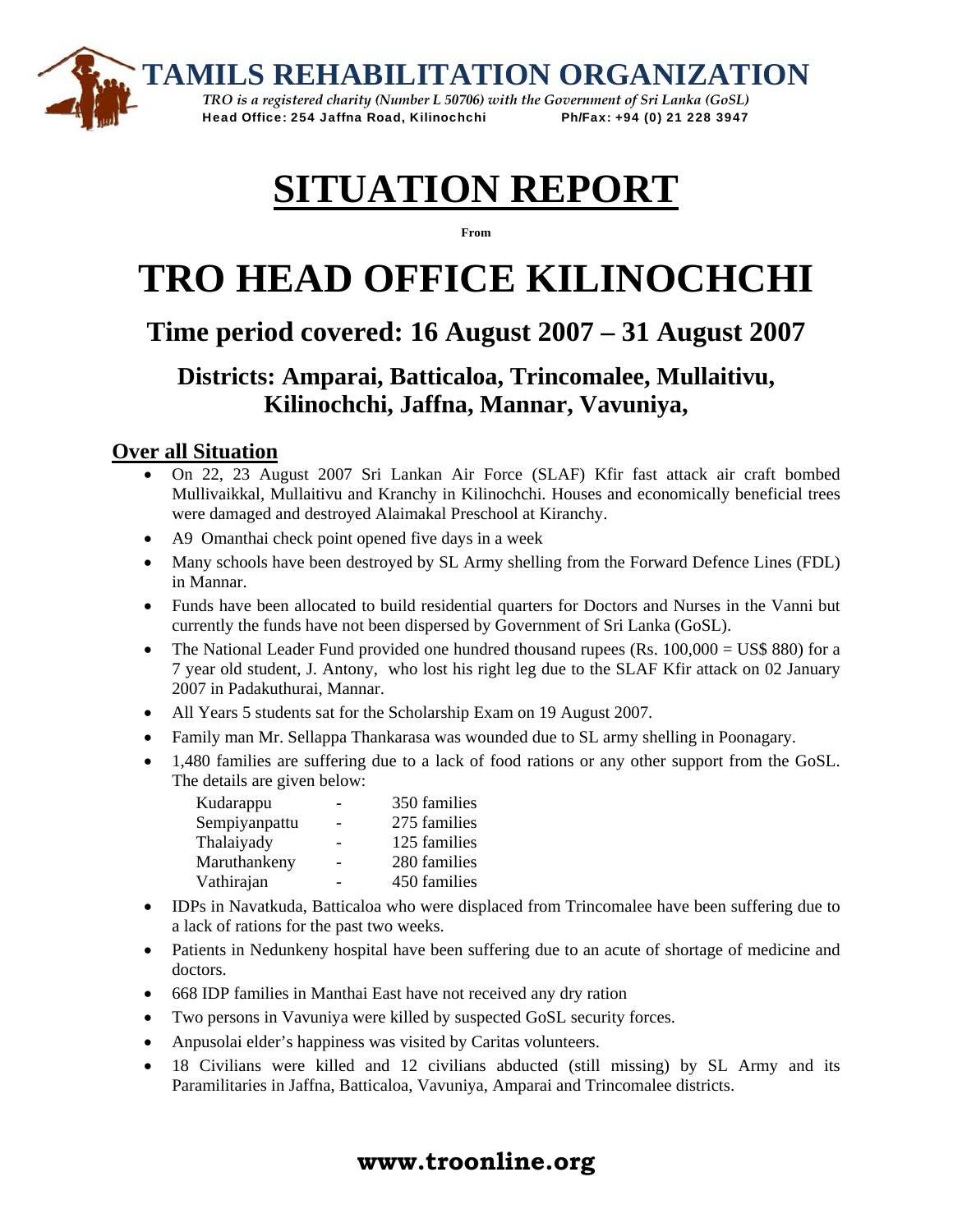

- There has been heavy artillery shelling in the border areas of Mannar, Muhamalai, Manalaru, and Palamooddai in Vavuniya.
- Socio Economic Development Bank (SED Bank) gifted Rs. 5,500 (US\$ 50) to a child born on 24 August, the tenth year anniversary of the Bank.
- Food and fuel prices are increasing in the Vanni Region making it very difficult for most who cannot afford to meet their basic needs. Prices of essential food items and fuel:

| <b>Item</b>        | <b>Qty</b>       | <b>Colombo Price (Rs.)</b> | Vanni Price (Rs.) | % difference |
|--------------------|------------------|----------------------------|-------------------|--------------|
| <b>Petrol</b>      | 01 litre         | 117                        | 850               | 626%         |
| <b>Diesel</b>      | 01 litre         | 76                         | 250               | 229%         |
| <b>Kerosene</b>    | 01 litre         | 69                         | 120               | 74%          |
| Anchor             | $01$ Kg          | 460                        | 695               | 51%          |
| Lactogen           | 01 box           | 210                        | 210               | 0%           |
| <b>SMA</b>         | $01$ tin         | $\blacksquare$             | 580               |              |
| Lakspray           | 01 packet        | 180                        | 190               | 6%           |
| <b>Nestomalt</b>   | $01$ tin         | 184                        | 225               | 22%          |
| <b>Bread</b>       | 01 350g          | 28                         | 28                | 0%           |
| <b>Coconut oil</b> | 01 litre         | <b>110</b>                 | 180               | 64%          |
| <b>Cement</b>      | 01 packet        | 650                        | 5000              | 669%         |
| <b>Baby clone</b>  | 10 <sub>ml</sub> | 90                         | 195               | 117%         |

### **MULLAITIVU DISTRICT**

This District includes Thunukkai, Puthukudiyiruppu, Oddusuddan, Maratinpatt Project divisions. These divisions consist of Coastal and Agricultural villages which have been negatively affected by the prolonged war and Tsunami in 2004. The most affected village in the District is Kallapadu, on  $10^{th} \& 11^{th}$ August 2007 civilians were once again displaced from Kallapadu due an attack by the Sri Lanka Navy  $(SLN)$ .

The majority of the people of Mullaitivu District are engaged in fishing, cultivation, animal husbandry and small business as their means of livelihood. These livelihoods have been severely impacted by SLAF air strikes, SLN attacks and the closure of the A9 road at Omanthai. The population has also increased due to the arrival of IDPs from the East, Mannar, Vavuniya and the Jaffna Peninsula as shown in table below.

Currently, attacks by the SL Armed Forces have been increasing and students' education has suffered. Attacks on schools or in the vicinity of schools have caused interruptions to examinations. Children in the NorthEast must sit for the same examinations as those in the rest of the country despite the lack of resources, teachers, and the interruptions cause by the return to war and the ensuing displacement of the civilian populations.

| N <sub>0</sub> | <b>Details</b>            | <b>Families</b> | <b>Individuals</b> |
|----------------|---------------------------|-----------------|--------------------|
| $\mathbf{0}$   | Permanent population      | 26638           | 104912             |
| 0 <sub>2</sub> | Displaced population      |                 |                    |
|                | <b>IDPs 1990</b>          | 14599           | 66694              |
|                | January 2006 to July 2006 | 4144            | 18528              |
|                | 11.08.2006 to 31.12.2006  | 1974            |                    |

#### **IDPs Details in Mullaitivu**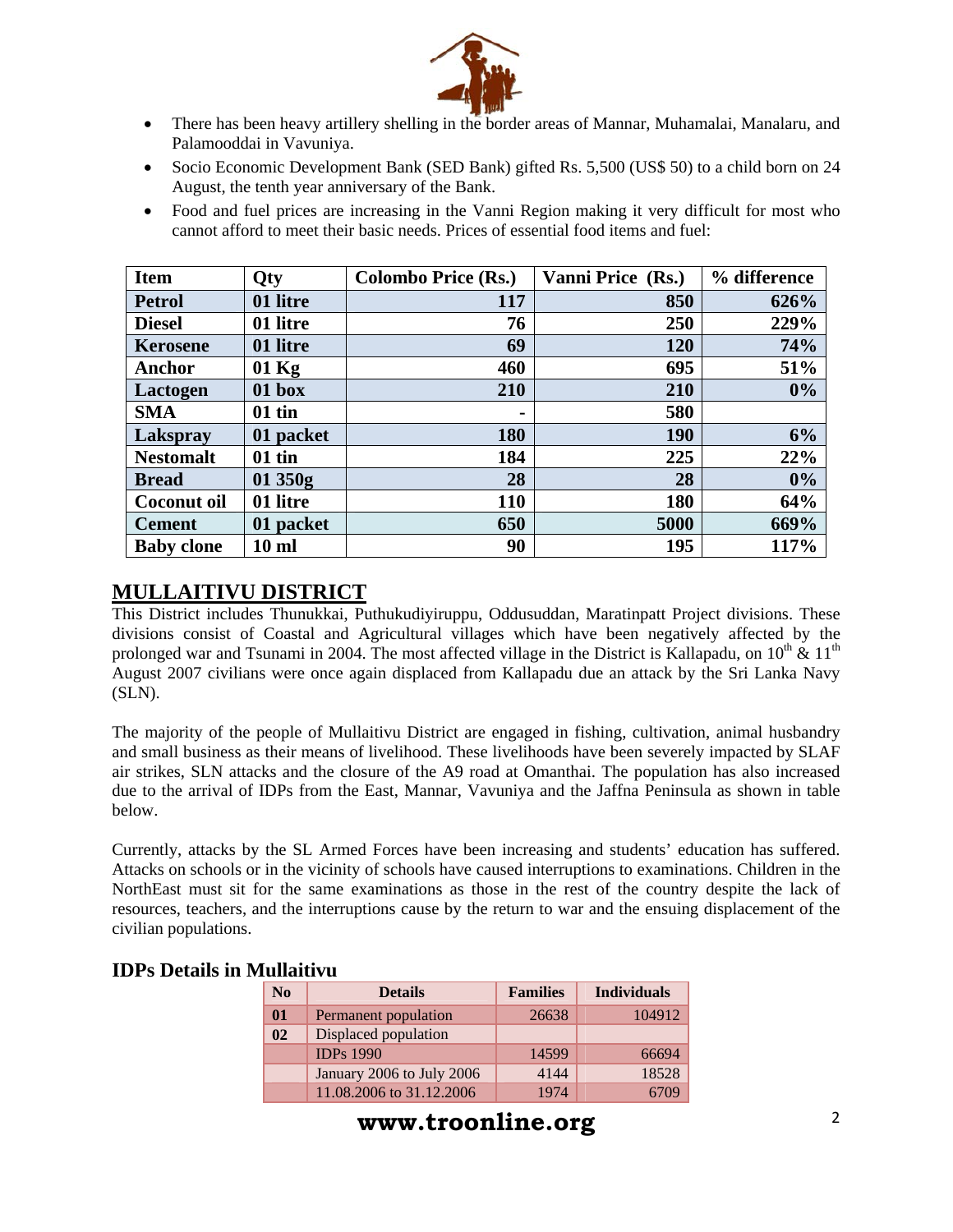|                | 01.01.2007 to 16.03.2007 | 5041  | 18116  |
|----------------|--------------------------|-------|--------|
|                | 17.03.2007 to 27.03.2007 | 221   | 686    |
|                | 29.03.2007 to 12.04.2007 | 467   | 1847   |
|                | 16.04.2007 to 02.05.2007 | 414   | 1694   |
|                | 03.05.2007 to 10.05.2007 | 353   | 1355   |
|                | 28.05.2007 to 13.06.2007 | 89    | 353    |
|                | 25,06,2007 to 30,06,2007 | 128   | 382    |
|                | Total                    | 27665 | 117104 |
| 0 <sub>3</sub> | Internal IDPs            | 1835  | 7144   |
|                | Out side District IDPs   | 25830 | 109960 |
|                |                          | 27665 | 117104 |
|                | Total population         |       |        |
|                | Permanent                | 26638 | 104912 |
|                | <b>IDPs</b>              | 27665 | 117104 |
|                |                          |       |        |
|                | Total                    | 54303 | 222016 |

# **Projects for IDPs - Mullaitivu**

| N <sub>o</sub> | <b>Title</b>             | <b>Numbers</b> | <b>Location</b>               | <b>Funding NGO</b> | <b>Implementing partner</b> |
|----------------|--------------------------|----------------|-------------------------------|--------------------|-----------------------------|
| 01             | Temporary house          | 120            | Pokkanai                      | <b>CARE</b>        | <b>NEDRO</b>                |
| 02             | Temporary house          | 100            | Manthuvil, Valagnarmadam      | <b>CARE</b>        | <b>NEDRO</b>                |
| 03             | Re-thatching of roofs    | 36             | Valagnarmadam                 | <b>JRS</b>         | <b>NEDRO</b>                |
| 04             | Temporary house          | 43             | Yokapuram centre,             | <b>FORUT</b>       | <b>PTDO</b>                 |
|                |                          |                | Anichiyankulam, Parathynagar  |                    |                             |
| 05             | Temporary house          | 60             | Semmalai                      | <b>JRS</b>         | <b>MPWS</b>                 |
| 06             | Temporary house          | 44             | Palinagar, Sivapuram          | <b>OXFAM</b>       | <b>SDO</b>                  |
| 07             | Temporary house          | 74             | Mulliyavalai North, Ponnagar  | ECHO-OXFAM         | <b>MRRO</b>                 |
| 08             | Temporary house          | 38             | Olumadhu,                     | ECHO-OXFAM         | <b>MKDO</b>                 |
|                |                          |                | Pulamachinathakulam,          |                    |                             |
|                |                          |                | Panikkankulam, Thirumurykandy |                    |                             |
| 09             | Temporary house          | 25             | Udaiyarkaddu South, North,    | UNHCR /            | <b>SEDO</b>                 |
|                |                          |                | Vallipunam, Visuvamadhu       | <b>FORUT</b>       |                             |
| 10             | Temporary house          | 69             | Parathypuram, Manikkapuram    | <b>OXFAM</b>       | <b>SEDO</b>                 |
| 11             | Temporary house          | 250            | Udaiyarkaddu Vallipunam,      | <b>ICRC</b>        | <b>SEDO</b>                 |
|                |                          |                | Visuvamadhu, Theravil         |                    |                             |
| 12             | Temporary house          | 70             | Udaiyarkaddu                  | UNHCR/             | <b>SEDO</b>                 |
|                |                          |                |                               | <b>FORUT</b>       |                             |
| 13             | Providing Jungle timbers | 300            | Puthukkudiyiruppu             | <b>ICRC</b>        | <b>TRRO</b>                 |
| 14             | Temporary house and      |                | Mannakandal                   | <b>OXFAM</b>       | <b>TRRO</b>                 |
|                | Providing loan           |                |                               |                    |                             |
| 15             | Temporary house          | 54             | Mannakandal                   | <b>OXFAM</b>       | <b>TRRO</b>                 |
| 16             | Temporary house          | 40             | Iranaipalai                   | <b>JRS</b>         | <b>TRRO</b>                 |
| 17             | Temporary house          | 49             | Kooddaikaddy, Alarypuram,     | <b>FORUT</b>       | <b>PTRO</b>                 |
|                |                          |                | Kalvilan, Thirunagar, Mallavi |                    |                             |
| 18             | Temporary house          | 38             | Kooddaikaddy,                 | <b>OXFAM</b>       | <b>PTRO</b>                 |
|                |                          |                | Palaiyamurikandy              |                    |                             |
| 19             | <b>Well Renovation</b>   | 04             | Viddiyapuram, Puliyankulam    | <b>OXFAM</b>       | <b>MRRO</b>                 |
| 20             | Well construction        | 04             | Visuvamadhu East              | <b>OXFAM</b>       | <b>SEDO</b>                 |
| 21             | Wells repairing          | 06             | Parathypuram, Manikkapuram    | <b>OXFAM</b>       | <b>SEDO</b>                 |
| 22             | Wells repairing          | 02             | Puthuvedduvan                 | <b>OXFAM</b>       | <b>PTRO</b>                 |
| 23             | Water tank construction  | 01             | Iyankulam                     | <b>OXFAM</b>       | <b>PTRO</b>                 |
| 24             | Wells construction       | 02             | Iyankulam                     | <b>OXFAM</b>       | <b>PTRO</b>                 |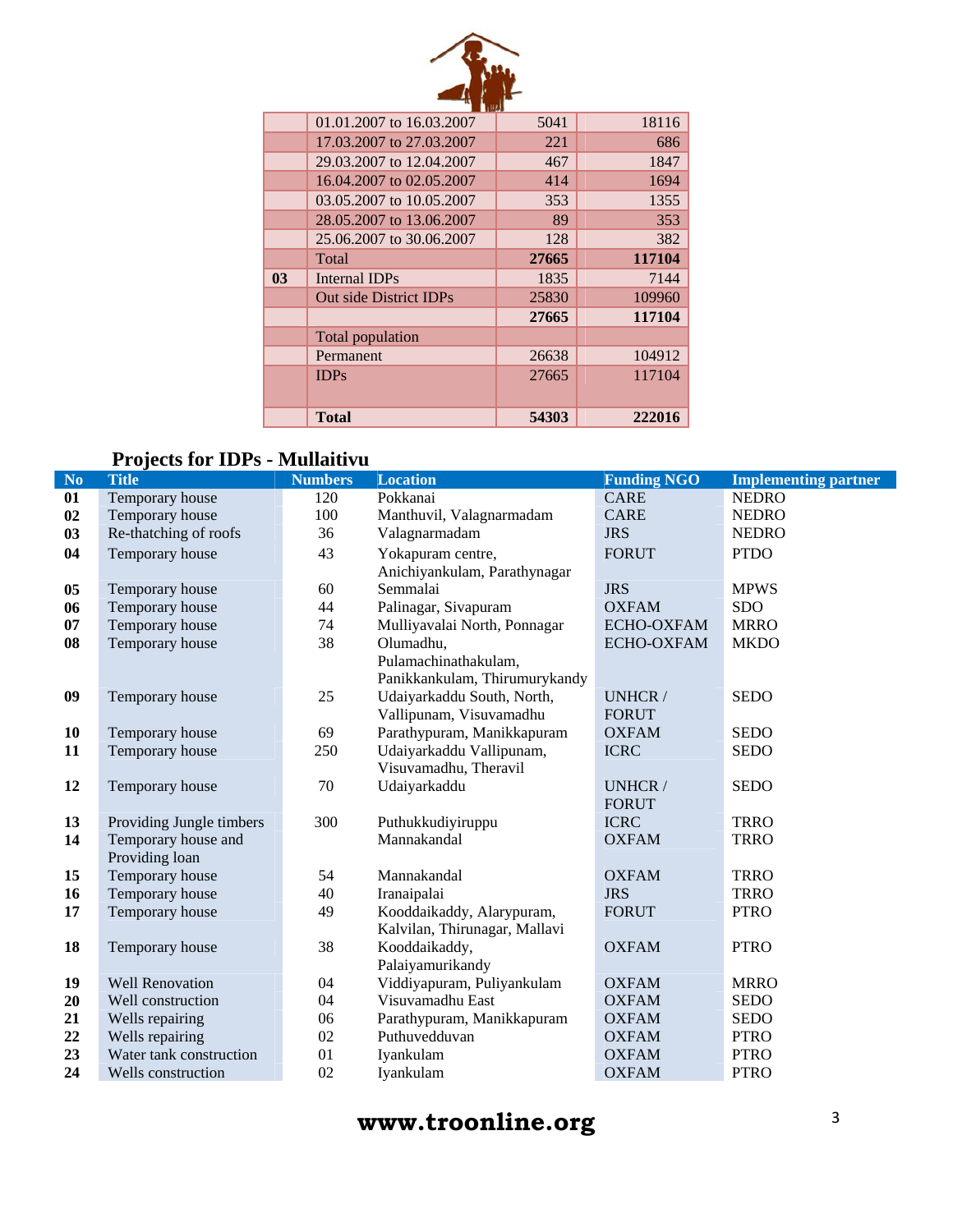

#### **Non Food Relief Items (NFRI)**

• TRO provided NFRI for 15 families who were displaced from Trincomalee, Batticaloa, and Nagarkovil in Jaffna.

#### **Social Welfare project**

- MKDO provided payment to a girl for travelling expenses to hospital.
- TRO provided cloth and NFRI for two families whose homes burned down in Mulliyavalai and Puthukudiyiruppu.

## **KILINOCHCHI DISTRICT**

The district consists of Poonagary, Karachchi and Kandavalai project divisions. Livelihoods in the Kilinochchi District include farming, fishing, small business and Government sector employment. However there have been fears of SLAF air strikes and the situation is tense.

The Poonagary division has been affected by war numerous times over the past 25 years. Civilians have been displaced to other divisions in Kilinochchi district due to recent shelling and bombing attacks by the SLA and SLAF. These attacks and the closure of the A9 highway have hampered the transportation of farm products / outputs via the A9 highway to the South and East. There have been a number of local organizations that TRO has partnered with to provide relief work for IDPs and vulnerable groups/persons in the villages.

| No | <b>AGA Division</b> | <b>Families</b> | <b>Individuals</b> |  |  |  |  |  |  |
|----|---------------------|-----------------|--------------------|--|--|--|--|--|--|
| 01 | Karachchi           | 3273            | 11851              |  |  |  |  |  |  |
| 02 | Kandavalai          | 2989            | 10802              |  |  |  |  |  |  |
| 03 | Poonakary           | 2790            | 10596              |  |  |  |  |  |  |
| 04 | Maruthankerny       | 1753            | 6923               |  |  |  |  |  |  |
|    | <b>Total</b>        | 10805           | 40172              |  |  |  |  |  |  |

#### **IDPs Details of Kilinochchi District**

| No.            | <b>Title</b>      | <b>Numbers</b> | <b>Location</b>                                                         | <b>Funding NGO</b> | <b>Implementing Partner</b> |
|----------------|-------------------|----------------|-------------------------------------------------------------------------|--------------------|-----------------------------|
| 01             | Temporary house   | 15             | Maruthanagar                                                            | <b>ZOA</b>         | <b>NEDRO</b>                |
| 02             | Temporary house   | 45             | Selvanagar, Ampalkulam                                                  | <b>OXFAM/ECHO</b>  | <b>NEDRO</b>                |
| 03             | Temporary house   | 248            | Uthayanagar East West,<br>Anathapuram,<br>Ganeshpuram                   | <b>ICRC</b>        | <b>NEDRO</b>                |
| 04             | Temporary house   | 57             | Maruthanagar,<br>Uthayanagar,<br>Kanagapuram, Selvanagar,<br>Ampalkulam | <b>FORUT</b>       | <b>NEDRO</b>                |
| 0 <sub>5</sub> | Temporary house   | 54             | Pallavarajankaddu                                                       | <b>OXFAM</b>       | <b>PMDO</b>                 |
| 06             | Temporary house   | 94             | Thikkuvil                                                               | <b>DRC</b>         | <b>PMDO</b>                 |
| 07             | Supplying timbers |                | Karumpulliyan                                                           | <b>ICRC</b>        | <b>TRO</b>                  |
| 08             | Supplying timbers | 300            | Mallavi,<br>Puthukudiyiruppu,<br>Kilinochchi                            | <b>ICRC</b>        | <b>TRO</b>                  |
| 09             | Temporary house   | 33             | Vinayagar kudiyiruppu                                                   | <b>OXFAM/ECHO</b>  | <b>ADO</b>                  |

#### **Projects for IDPs - Kilinochchi**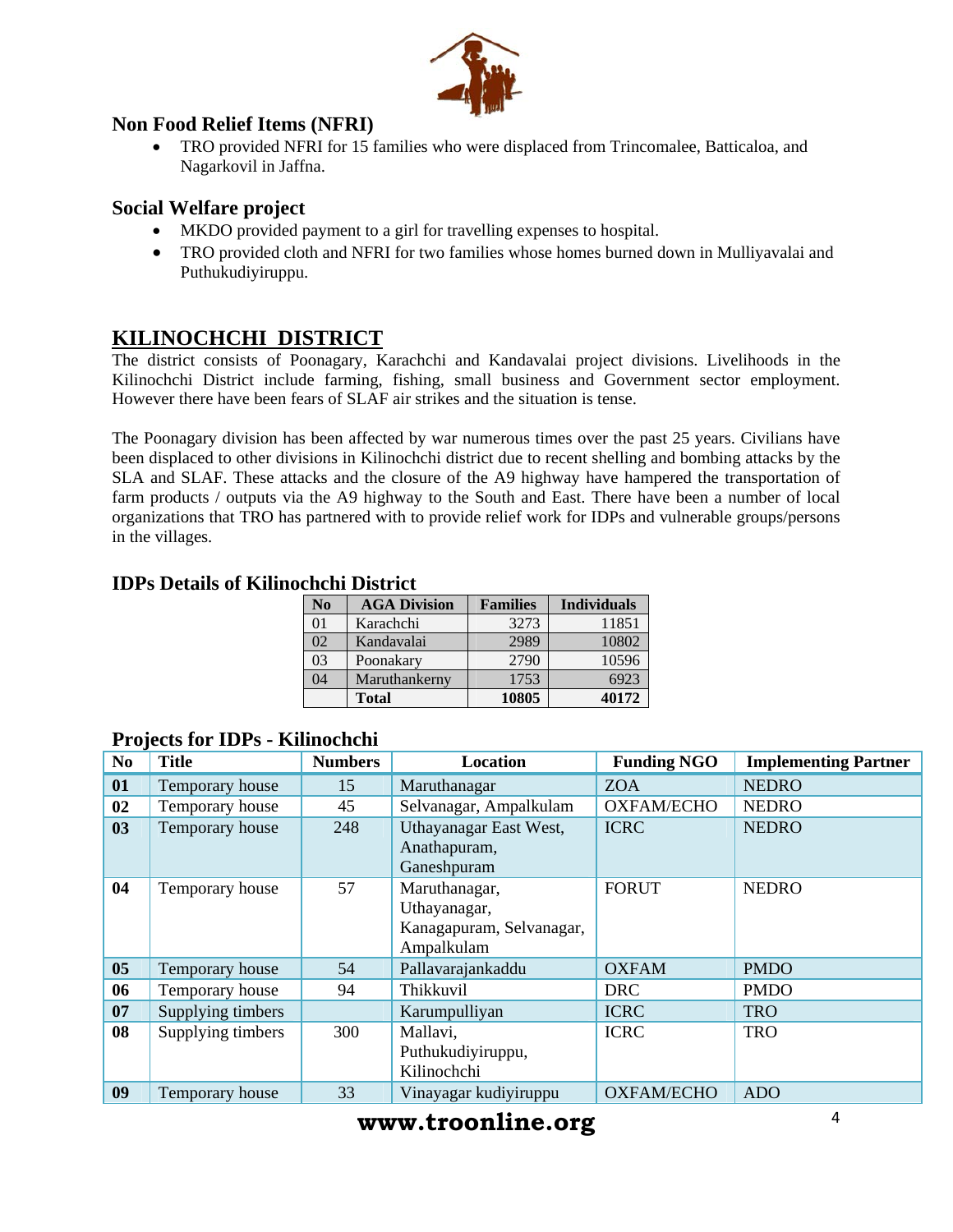

|    |                   |     | Mudkompan                      |                  |             |
|----|-------------------|-----|--------------------------------|------------------|-------------|
| 10 | Temporary house   | 20  | Anaivilunthan, Vannery         | <b>FORUT NFM</b> | ADO         |
| 11 | Temporary house   | 115 | Kumarapuram,                   | Solidar          | <b>RRDO</b> |
|    |                   |     | Umaiyalpuram                   |                  |             |
| 12 | Temporary house   | 34  | Puthumurippu,<br>Uruthirapuram | <b>OXFAM</b>     | <b>TRRO</b> |
| 13 | Temporary house   | 53  | Periyaparanthan                | <b>DRC</b>       | <b>TRRO</b> |
| 14 | Temporary house   | 81  | Ramanathapuram,                | <b>OXFAM</b>     | <b>KERO</b> |
|    |                   |     | Santhapuram                    |                  |             |
| 15 | Temporary house   | 64  | Pannankandy                    | <b>CARE</b>      | <b>KERO</b> |
| 16 | Mudkompan         | 81  | Mudkompan                      | <b>OXFAM</b>     | <b>PDRO</b> |
| 17 | Temporary house   |     | Nagapaduvan                    | <b>FORUT</b>     | <b>KPDO</b> |
| 18 | Temporary house   | 52  | 08 Villages                    | Solidar          | <b>WWDF</b> |
| 19 | Temporary toilets | 20  | Ganesh kudiyiruppu             | <b>ZOA</b>       | <b>KPDO</b> |

#### **Education Activities**

• TRO through KDRRO provided funds to two (02) children in Vivekanadanagar, Kilinochchi to assist in their education.

#### **Social Welfare project**

- TRO through KDRRO provided a cash grant for two (02) vulnerable families in Paravipanchan and Parathympuram, Kilinochchi.
- PMDO distributed cadjans for Primary Health Care Centre in Semankunru, Kilinochchi.
- TRO through ADO paid the funeral costs for two families in Kilinochchi.
- TRO through KDRRO provided payments for medical care for two (02) families in Parathypuram, Kilinochchi.
- TRRO provided cloth, NFRI, and education items for a family who lost their home to a fire in Periyaparanthan, Kilinochchi.
- TRO through NEDRO provided food & payment for mother and child at Ganeshapuram and food items for one family in Selvanagar, Kilinochchi.
- RRDO in partnership with SCF provided NFRI for one family in Kilinochchi who lost their house in a fire.

#### **Drinking water supply**

- TRO through PMDO distributed drinking water to Elavur, Valaippadu, Palavi and Periyadipadu in Kilinochchi District.
- TRO through KDRRO supplied drinking water for Parathypuram people in Kilinochchi.

#### **Preschool activities**

• PSEDC conducted training in nutrition and hygiene for preschool teachers in Vanni

#### **JAFFNA DISTRICT**

Jaffna peninsula consists of the islands and the four divisions of Valikaamam, Thenmaradchchi, Vadamarachchi and Vadamarachchi East. The islands and the first three divisions have been administered by the Sri Lanka Armed Forces for the past 12 years. These areas face numerous difficulties due to the curfews imposed by the Defence Ministry and the acute shortage of food which has led to sharp increases in the prices for most essential goods.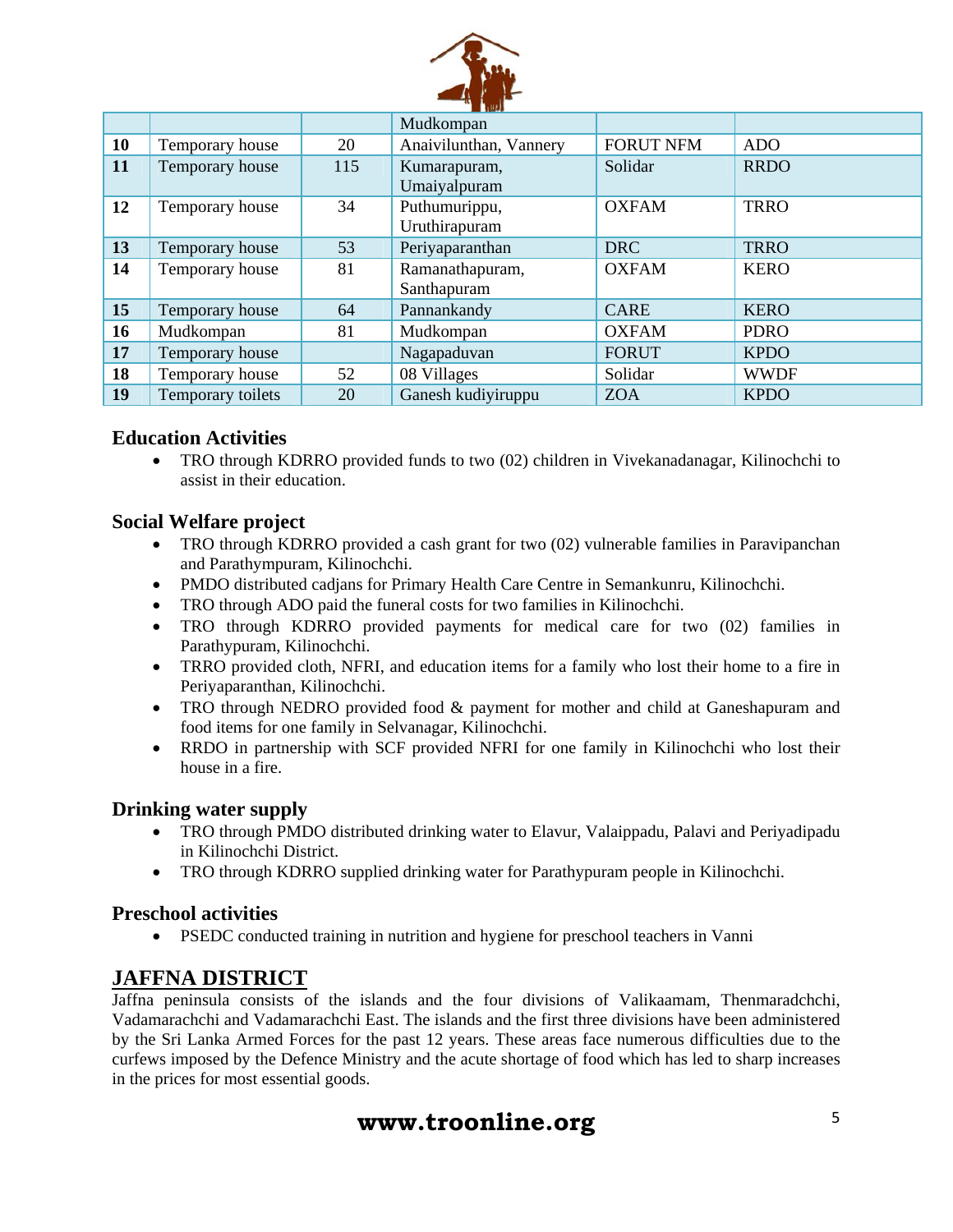

Vadamarachchi East is the part of the Jaffna district that is under the LTTE's administration, and consists of coastal villages such as Maruthankeny, Uduthurai, Thalaiyady, Aliyavalai, Vettilaikeny, Kaddaikkadu, Pookkaruppu, Kevil and Chundikulam. Many civilians from these villages died in the tsunami and lost a large amount of property, such as houses, fishing boats & engines were destroyed. Civilians were affected once again with the recent return to war and the ensuing artillery, multi barrel and Kfir aircraft attacks by the Sri Lanka Armed Forces. The population has been displaced and lacks the basic amenities such as shelter, food, water and medicine. There are currently 1753 families living in Chundikulan Village, Vadamaradchchi East.

#### **Projects for IDPs - Mannar**

| N <sub>0</sub> | <b>Title</b>      | <b>Numbers</b> | Location                | <b>Funding NGO</b> | <b>Implementing Partner</b> |
|----------------|-------------------|----------------|-------------------------|--------------------|-----------------------------|
| 01             | Temporary cottage |                | Chundikulam             | Solidar            | <b>VEDRO</b>                |
| 02             | School cottage    | 02             | Pookaruppu, Chundikulam | Solidar            | <b>VEDRO</b>                |
| 03             | Road renovation   |                | Chumdikulam             | <b>TRO</b>         | <b>VEDRO</b>                |

#### **Medical service**

• There has been no government hospital service to the area, only Thileepan Medical Mobile service. As a result pregnant mothers, babies, the ill and the injured have suffered due to lack of accessible medical service.

#### **Nutrition**

• TRO is doing constructing a temporary Nutrition Centre in Poonaithuduvai area in Vadamaradchchi East.

#### **Needs of IDPs who are in Chundikulam Village**

- Temporary shelter
- Temporary toilets
- Wells for drinking water
- Temporary school building/ structures.
- Temporary toilet  $&$  water facilities for Schools.

#### **MANNAR DISTRICT**

Mannar District is divided into two parts: the government controlled areas and LTTE controlled areas. People of Manthai West & Madhu are in LTTE administrated divisions. These people were affected during previous military operations such as "Edipala Operation" and "Ranagosa Operation". The civilians in the area have been engaged in fishing & farming for their livelihood. Civilians fled after the recent attempted advances by the SLA and SLAF air strikes. The 02 July 2007 bombardment of a civilian cottage in the Padakuthurai – Iluppaikadavai village in Mannar district triggered the displacement of a large number of IDPs to safer areas.

#### **IDP Details in Mannar divisions**

| No             | <b>Place</b>   | <b>Families</b> | <b>Male</b> | Female | <b>Individual</b> |
|----------------|----------------|-----------------|-------------|--------|-------------------|
| 01             | Periyamadhu    | 1060            | 1998        | 2028   | 4026              |
| 02             | Adampan        | 1971            | 3626        | 3535   | 7161              |
| 0 <sub>3</sub> | Iluppaikadavai | 410             | 780         | 773    | 1553              |
|                | Total          | 3441            | 6404        | 6336   | 12740             |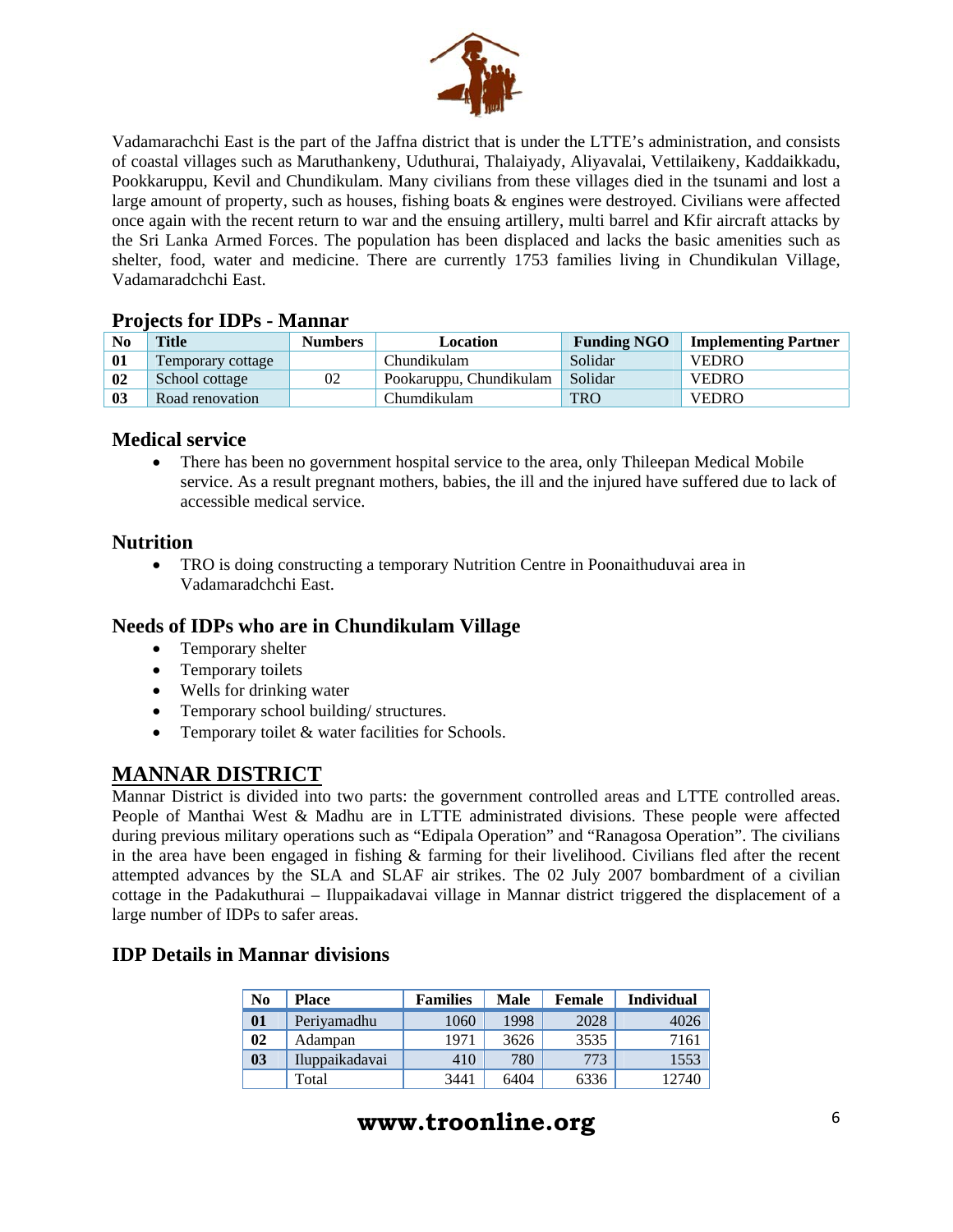

|                | $110$ $\mu$                |                |                        |                     |                             |  |  |
|----------------|----------------------------|----------------|------------------------|---------------------|-----------------------------|--|--|
| N <sub>o</sub> | <b>Title</b>               | <b>Numbers</b> | Location               | <b>Funding NGO</b>  | <b>Implementing Partner</b> |  |  |
| 01             | <b>Temporary Preschool</b> | 01             | Periyamadhu            | <b>TRO</b>          | <b>NEDRO</b>                |  |  |
| 02             | <b>Temporary Preschool</b> | 01             | Periyamadhu            | World Vision        | <b>IDRO</b>                 |  |  |
| 03             | Temporary school cottage   | 03             | Periyamadhu            | <b>World Vision</b> | <b>TRO</b>                  |  |  |
| 04             | Temporary house            | 252            | Pallamadhu, Kovilkulam | World Vision        | <b>NEDRO</b>                |  |  |
| 05             | Temporary cottage          | 50             | Periyamadhu            | <b>TRO</b>          | <b>IDRO</b>                 |  |  |
| 06             | Temporary cottage          | 50             | Periyamadhu            | <b>ZOA</b>          | <b>IDRO</b>                 |  |  |
| 07             | 127<br>Temporary cottage   |                | Periyamadhu            | <b>World Vision</b> | <b>IDRO</b>                 |  |  |
| 08             | Temporary cottage          | 50             | Periyamadhu            | <b>TRO</b>          | <b>IDRO</b>                 |  |  |
| 09             | <b>Reparing Toilets</b>    | 50             | Periyamadhu            | <b>TRO</b>          | <b>IDRO</b>                 |  |  |
| 10             | Well cleaning              | 50             | Periyamadhu            | <b>World Vision</b> | <b>IDRO</b>                 |  |  |

#### **Projects for IDPs - Mannar**

#### **Food**

• MWDO in partnership with DRC provided dry food items for 445 families who are living in border areas of Veddayanmurippu, Pappamooddai, Malikaithidal, Palaikuli, Parappankandal in Manthai West, Mannar.

#### **NFRI**

• IDRO in partnership with SCF provided NFRI for 250 families in Periyapandivirichan, Sinnapandivirichan, Madhu, & Jaffna.

#### **Drinking water supply**

• TRO through NEDRO distributed drinking water to the Iluppaikadavai, Anthoniyarpuram, Thevapitty areas.

#### **Social welfare projects**

- TRO through NEDRO distributed cadjans for 07 vulnerable families in Moonrapitty, Vellankulam, and SevaKiramam, Mannar.
- NEDRO paid the funeral costs for a family in Athimooddai, Mannar.
- TRO through NEDRO paid funeral payment for a child killed in an accident at Anthoniyarpuram Village.
- TRO through IDRO provided dry food for 03 vulnerable families in Periyamadhu Mannar.

#### **Hospital Activities**

• People in Adampan are without emergency medical service due to the Adampan hospital not functioning at night.

#### **Needs of IDPs**

- Toilets  $-200$
- Temporary shelter 300
- Temporary preschool 01
- NFRI
- Assistance for home gardening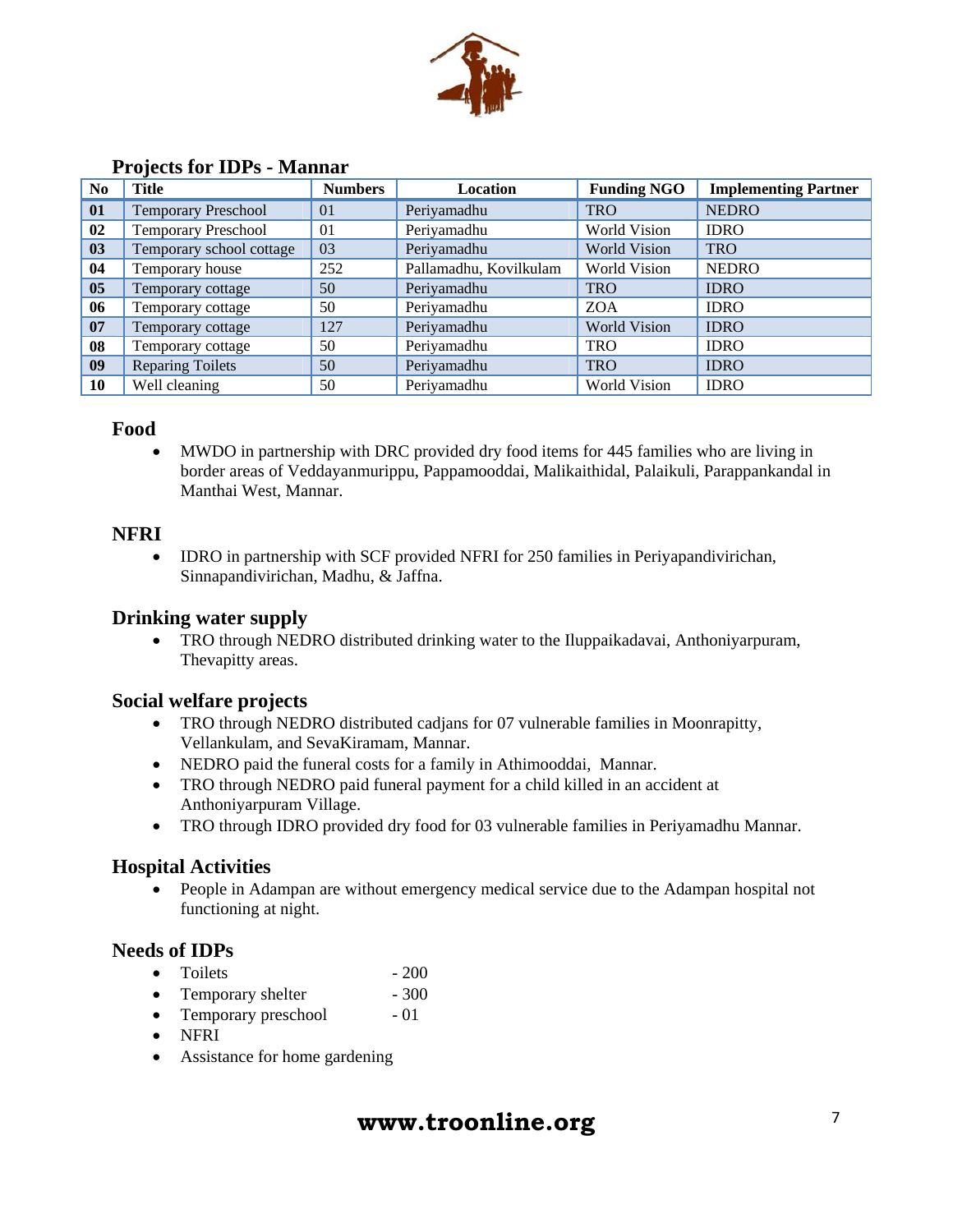

## **VAVUNIYA DISTRICT**

Vavuniya District is divided into two parts: the government controlled areas and the LTTE controlled areas. Vavuniya North, in the LTTE controlled areas, consists of Nedunkeny division and Puliyankulam areas.

The civilians of Vavuniya North have been affected by military activities such as Multi Barrel artillery attacks, air strikes and claymore mine attacks by SLA Deep Penetration Units (DPU). Currently the civilians have fled from their places to safer areas; as a result the schools are not functioning.

#### **IDP Details in Vavuniya**

| No | <b>Place</b> | Family | <b>Individuals</b> | $0-01$ age | $02-05$ age | 06-16 age | Above 17   |
|----|--------------|--------|--------------------|------------|-------------|-----------|------------|
| 01 | Mannakulam1  | 50     | 205                |            | 25          | 48        | 124        |
| 02 | Perivakulam  | 51     | 200                | 12         | 21          | 53        | 114        |
| 03 | Mannakulam 2 | 26     | $122^{1}$          |            | 10          | 41        | 65         |
|    | <b>Total</b> | 127    | 527                | 26         | 56          | 142       | <b>303</b> |

#### **Projects for IDPs - Vavuniya**

| No             | <b>Title</b>           | <b>Numbers</b> | Location         | <b>Funding NGO</b> | <b>Implementing Partner</b> |
|----------------|------------------------|----------------|------------------|--------------------|-----------------------------|
| 01             | <b>Temporary house</b> | 59             | Periyakulam      | <b>OXFAM</b>       | <b>NDRO</b>                 |
| 02             | Temporary house        | 50             | Mannakulam       | <b>FORUT</b>       | <b>VDRO</b>                 |
| 0 <sub>3</sub> | Well construction      | 02             | Kanagarajankulam | <b>OXFAM</b>       | <b>NDRO</b>                 |
| 04             | Constructing toilets   | 59             | Periyakulam      | <b>OXFAM</b>       | <b>NDRO</b>                 |

# **AMPARAI DISTRICT**

STROS Organization in Switzerland funded the construction of a permanent preschool building for preschool children in Akkaraipattu, Amparai.

Amman children's home is functioning in Amparai.

### **SPECIAL PROJECT**

#### **Medical Support by International Coordinating Unit (ICU) of TRO**

Medical services in the Vanni are inadequate due to GoSL restrictions and the lack of adequate medical equipment, medicines and medical personnel; as a result the International Coordinating Unit of TRO made arrangements to provide grants to those who can not access or afford medical assistance.

| N <sub>0</sub> | <b>Patient Name</b>   | <b>Address</b>             | <b>Assistance</b>                 |
|----------------|-----------------------|----------------------------|-----------------------------------|
| 01             | Sukumar Mukunthala    | Pannankandy Kilinochchi    | Payment for treatment             |
| 02             | Chandrakumar Sajeevan | Jeyanthinagar kilinochchi  | Payment to medicine               |
| 03             | Pramathas Laxcika     | Valagnarmadam Mullivaikkal | Medicine for heart treatment      |
| 04             | Yokendran Kirusan     | Sivanagar Uruthirapuram    | Payment for travelling to Colombo |

#### **Details of Patient by the ICU in the past 2 weeks:**